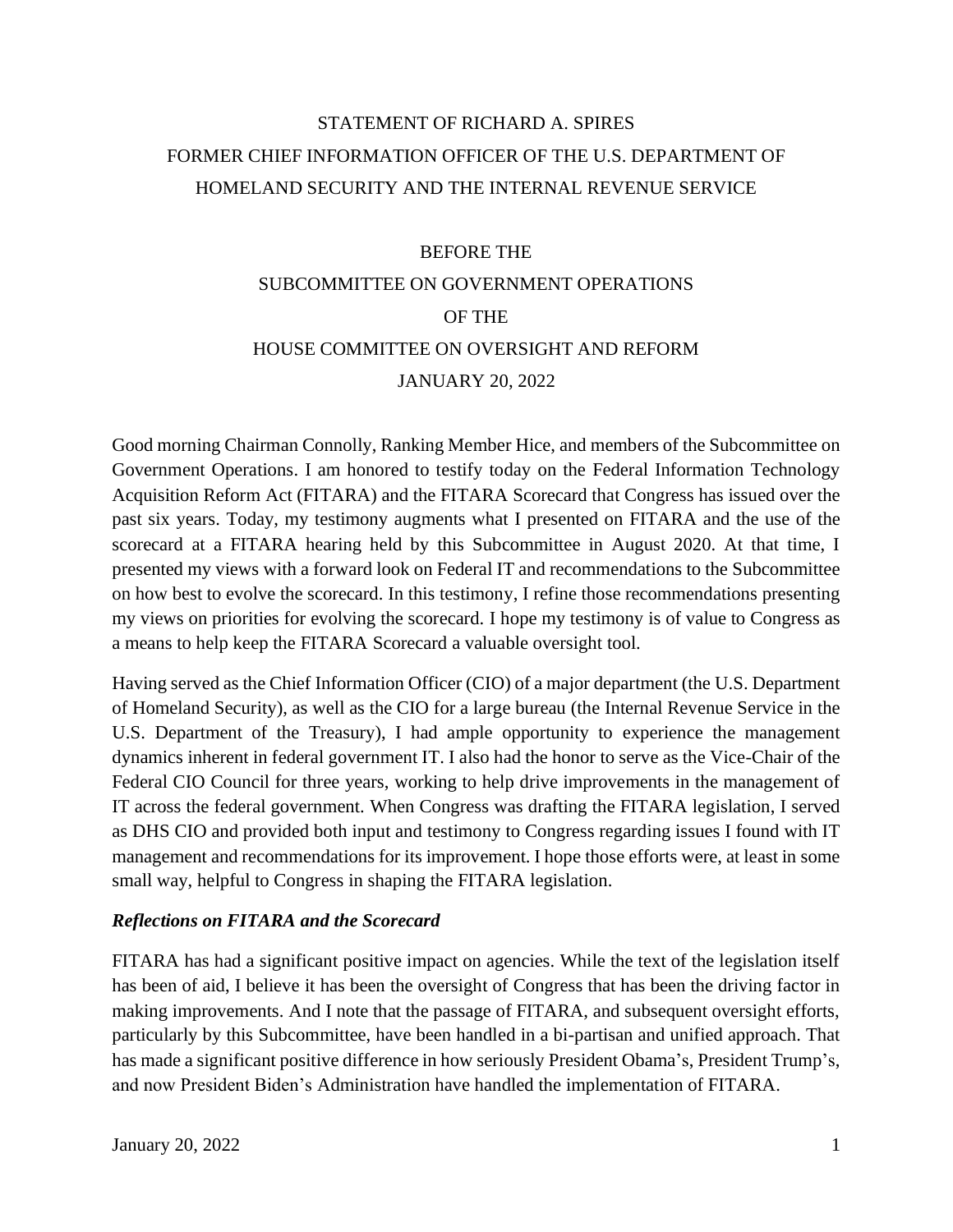This spirit of bi-partisanship started with the drafting of FITARA, with the legislation being cosponsored by Chairman Issa and, at the time, Ranking Member Connolly. And over the past six years, we have continued to see consistent oversight with the development and evolution of the FITARA Scorecard. Representatives Hurd, Meadows, and Kelly all have played leadership roles during this time. And today, Chairman Connolly and Ranking Member Hice continue to provide bi-partisan leadership on FITARA—it is heartening to see this level of dedication from Congress to help ensure better use of IT in government agencies.

In reflecting on the impact of FITARA and related oversight, the improvement in grades on the FITARA Scorecard over time tells part of the story. But, in addition, we have seen tangible improvements in federal IT, including:

- Greater use of strategic sourcing vehicles and enterprise licensing agreements, that for some of the larger agencies, save them hundreds of millions of dollars a year
- Significant consolidation of data centers, resulting in billions of dollars saved
- Improved management of IT programs through the use of incremental delivery methods, and now the burgeoning use of Agile and even DevOps methodologies
- Improved CIO authorities with more CIOs reporting to the head or deputy head of the agency, and with CIOs having greater insight into and oversight of agency IT spending to foster costs savings.

Certainly, credit goes to the agency CIOs and their staff for the excellent work they do every day. But I reiterate that the significant difference from past efforts is consistent and sustained Congressional oversight.

## *Current State of Federal IT*

Yet, even with the support of FITARA and the scorecard, much work remains in federal IT to reach a state of "best practice." If there were unlimited funds to invest in IT, the federal government would still struggle because many of our agency IT organizations do not have the management maturity and skills to deliver large-scale IT modernization effectively. In 2015, the United States Government Accountability Office (GAO) placed the whole federal government on its High-Risk List for "Improving the Management of IT Acquisitions and Operations." In the latest report on its High-Risk List, published in March 2021, GAO updated this particular high-risk item. While GAO gives OMB credit for demonstrating leadership commitment to address weaknesses in the management of IT acquisitions and operations, the report states that the government has only partially met requirements in the criteria for capacity, monitoring, action plan, and demonstrated progress elements of this high-risk item. And the ratings for all five criteria did not improve since the issuance of the 2019 report.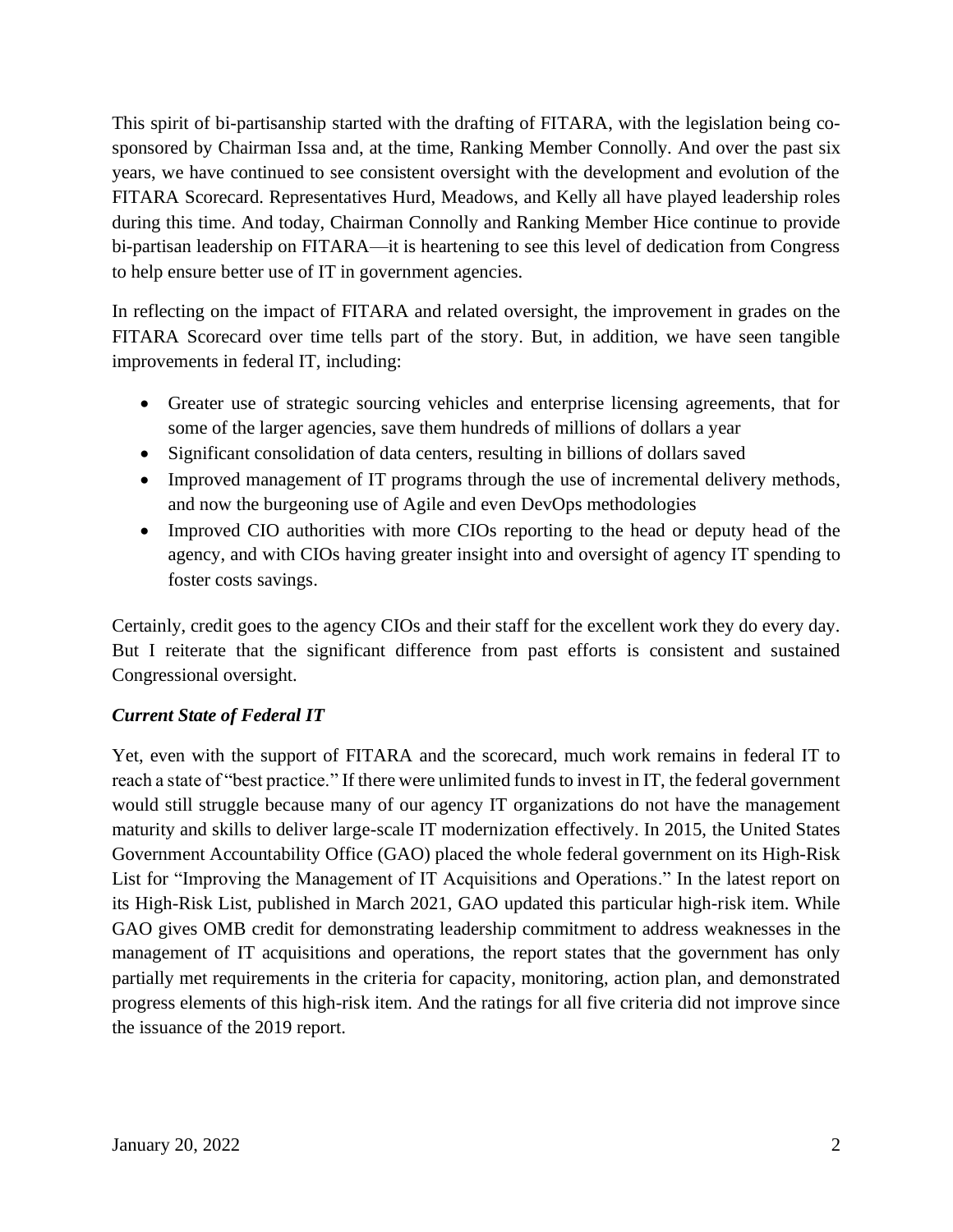Of particular concern outlined in the report is that 21of the 24 major federal agencies still had not implemented GAO's 2018 recommendations to modify their practices to fully address their CIO's role consistent with federal laws and OMB's FITARA guidance. Progress in establishing key IT workforce planning processes was also lacking—none of the recommendations GAO made to five agencies in a November 2016 report have been implemented. In terms of plans to modernize critical IT legacy systems, in 2019, GAO identified ten critical legacy systems that needed modernization. Of the ten agencies responsible for those legacy systems, seven agencies had documented plans for modernizing the systems. However, most lacked the key elements identified in best practices (milestones, a description of the work necessary to complete the modernization, and a plan for the disposition of the legacy system). The remaining three agencies did not have documented modernization plans. GAO made eight recommendations to eight agencies to address these weaknesses, but as of December 2020, the agencies had implemented none of the recommendations.

## *Recommendations to Evolve the FITARA Scorecard*

Given the existing challenges in Federal IT, active, bi-partisan Congressional oversight is vital to continued progress. As described above, the FITARA Scorecard has been effective in helping drive successes in areas to include data center consolidation, software licensing, and the use of incremental delivery methods. Now is the time to substantively evolve the scorecard to address the core IT modernization challenges agencies face, as highlighted by GAO's audit work. The four recommendations presented below would have the most significant near-term impact on improving federal IT and, in particular, agencies' abilities to drive successful IT modernization.

**Add an "IT Modernization Planning" Category –** Meaningful IT modernization starts with good planning and support by agency leadership. Hence, this category should reflect the maturity of an agency's planning function and enterprise architecture. In terms of planning, the agency should have a strategy that recognizes the importance of IT modernization and the retirement of legacy IT systems, with specific IT modernization objectives included in the agency's strategic plan. These IT modernization objectives should be driven by agency mission program priorities and be integrated into agency budgets, performance plans, and measures.

Such IT modernization plans should be captured in and be supported by an agency's enterprise architecture (EA). An agency's EA should include the definition and use of functional portfolios, target "to-be" business, technical, and data architectures that drive modernization, and governance that effectively allocates requirements from the enterprise to a portfolio, and then to a program or project for implementation. An agency's EA transition strategy should capture all of this detail and be updated every year.

To measure this category, existing "best practices" for planning and managing IT could be used to create an IT Planning maturity model. Either GAO or agency IGs could then use this model to audit an agency's IT planning capability to arrive at a maturity score. Given the rigor needed for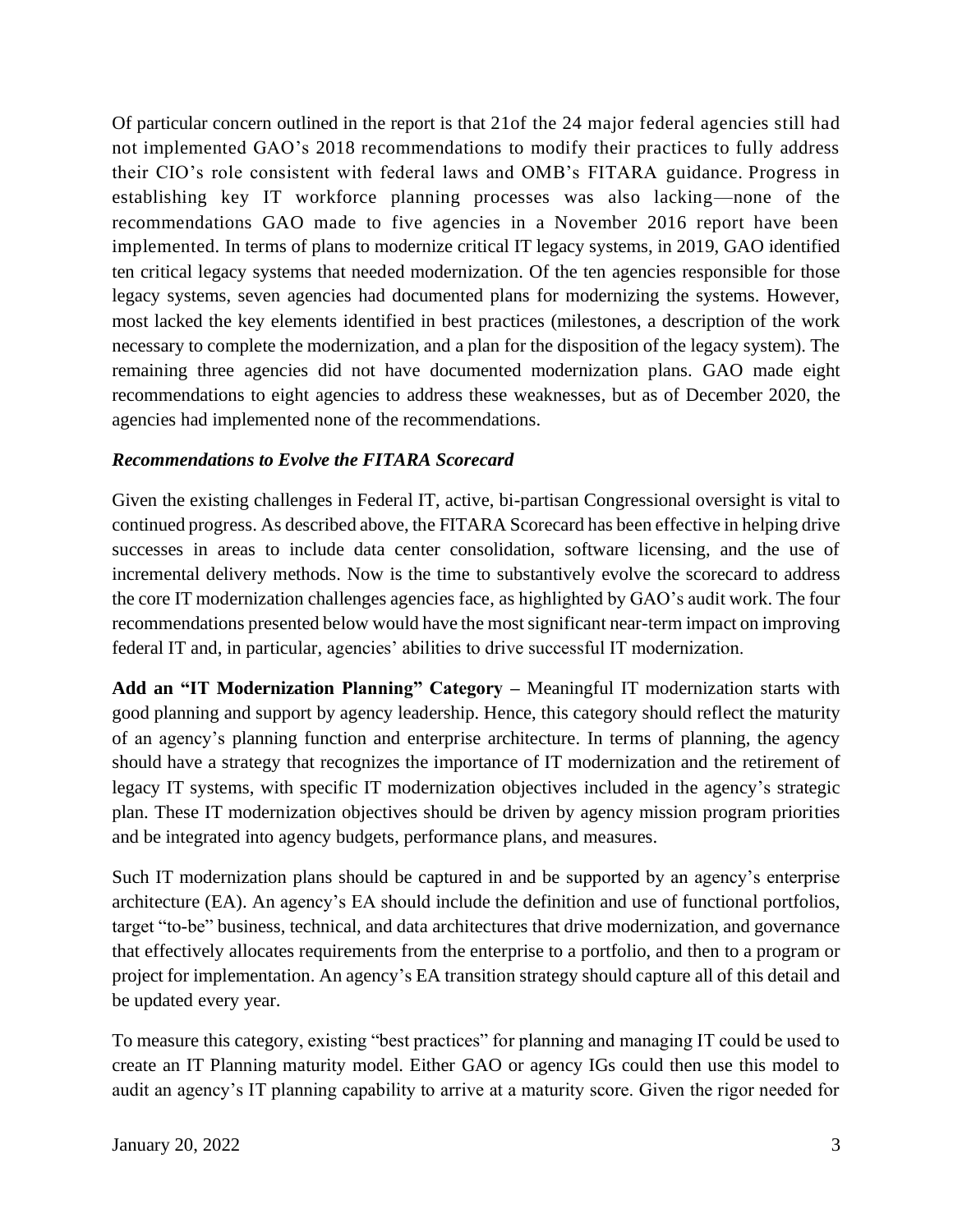this measure, it would be appropriate to have it revisited once a year rather than every six months as with the existing measures.

**Combine the "Incremental Delivery" and "Transparency and Risk Management" Categories into a broader "Delivery of IT Programs" Category** – Good planning, while necessary, is certainly not sufficient. Agency IT modernization occurs through the successful delivery of IT programs and projects. As such, there should be a category that measures the maturity of agencies in being able to manage such programs and projects. Such a measure would ultimately include the compilation of agency measures in the following sub-categories:

- Demonstrated use of appropriate program and project management disciplines
- Professional development approaches to develop staff to fill critical roles in a program management office (PMO)
- A comprehensive approach to stakeholder engagement and program governance
- Development and use of a systems development life-cycle (SDLC) that an agency can readily tailor for all types of IT programs
- Commitment to incremental delivery and demonstrated use of Agile and DevOps techniques in programs, when appropriate
- Proper and timely program status reporting, including an agency publishing data on the IT Dashboard.

While this measure may appear complex, there are well understood and documented best practices in each of these sub-categories that can be measured to arrive at a composite grade regarding how well a government agency can manage its IT programs. Like the recommendation above on IT Planning, this measure would require an IG to annually audit an agency's practices.

## **Evolve the "Managing Government Technology" Category to a broader "IT Budget" Category**

This category should keep the element of an agency having an IT working capital fund. Yet, one of the issues that most federal government agencies face is not having good insight into the cost elements of their IT budgets. On a positive note, the federal government has adopted the Technology Business Management (TBM) taxonomy, an industry standard for categorizing IT costs, enabling agencies to capture IT cost detail and determine what it costs to deliver their IT services. With such information, agencies can benchmark themselves in providing commodity IT services, such as standard desktop applications, collaboration tools (including e-mail), access services (such as remote access for employees), and basic compute and networking capabilities. Agencies should both understand the cost to provide such services but also have insight into how they stack up, with benchmarks from other similar-sized agencies and private-sector corporations.

Measuring this category could be relatively straightforward, with an agency receiving an F if there is no use of TBM, a D if an agency partially implements the TBM taxonomy, a C if an agency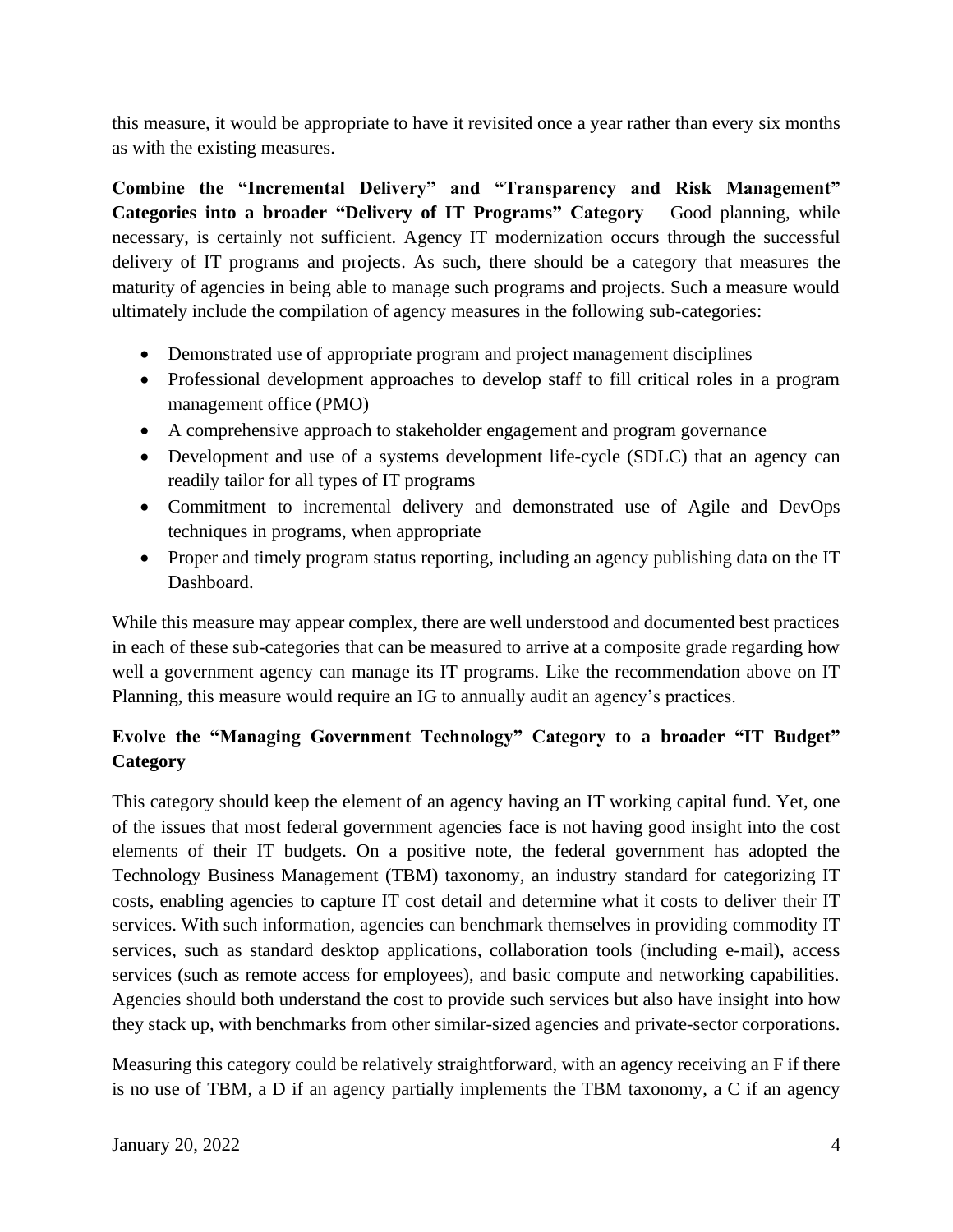fully implements the TBM taxonomy, a B if the agency is using TBM to benchmark basic IT commodity services, and an A if the agency is using TBM to benchmark complex IT services.

**Evolve the "Cybersecurity" Category** – It was appropriate a cybersecurity category was added to the scorecard, as cybersecurity is such an essential part of a CIO's set of responsibilities. However, the existing FISMA measures (even with the modifications to the law made in 2014) along with the cybersecurity cross-agency priority (CAP) goals do not address the full scope of an agency's cybersecurity posture. For instance, agencies should emphasize effectively measuring cybersecurity risks associated with cloud deployments, moving beyond static compliance-based checklists.

The good news is that the recent Executive Order (EO) on cybersecurity, issued in May of 2021, can serve as a blueprint for what federal agencies should be doing to enhance their cybersecurity position. In particular, the EO places special emphasis on agencies adopting and implementing a zero-trust architecture, having holistic visibility across one's IT infrastructure, implementing secure computing guidelines in cloud computing environments, and focusing on protecting highvalue data and system assets. Further, the EO addresses the need for the federal government to address supply chain issues related to cybersecurity, particularly software supply chain issues.

With the leadership of GAO and the support of DHS's Cybersecurity & Infrastructure Agency (CISA), the steps outlined in the EO can serve as a means to derive a comprehensive set of measures that can more accurately assess an agency's cybersecurity posture. And while it is desirable to use publicly-available data, Congress and GAO might consider using some non-public measures in this category, given they would provide a more accurate grade of an agency's cybersecurity posture.

## *Recommended Next Steps*

Certainly, any significant change to the FITARA Scorecard requires more in-depth analysis to determine the specific elements that would make up the measure for a category, and what additional data would be necessary for agencies to report to OMB and GAO. If Congress agreed to evolve the scorecard to the degree I am recommending, it would probably take two years to make all of the changes to the scorecard. However, the changes could be phased in over that period, so that every six months the scorecard would evolve.

The scorecard is a tool to support Congressional oversight. As such, it is Congress' decision regarding the categories to include in the scorecard and the measures that constitute each category. Yet, given there is a bi-partisan agreement for the need to continue improving IT management in our government and the value of the scorecard, Congress should convene an advisory group that would develop recommendations to evolve the FITARA Scorecard. GAO should head this advisory group, but it should include representatives from the Federal CIO Council, the Office of the Federal CIO (within OMB), and the private sector (to ensure consideration of industry best practices). The American Council for Technology – Industry Advisory Council (ACT-IAC), a